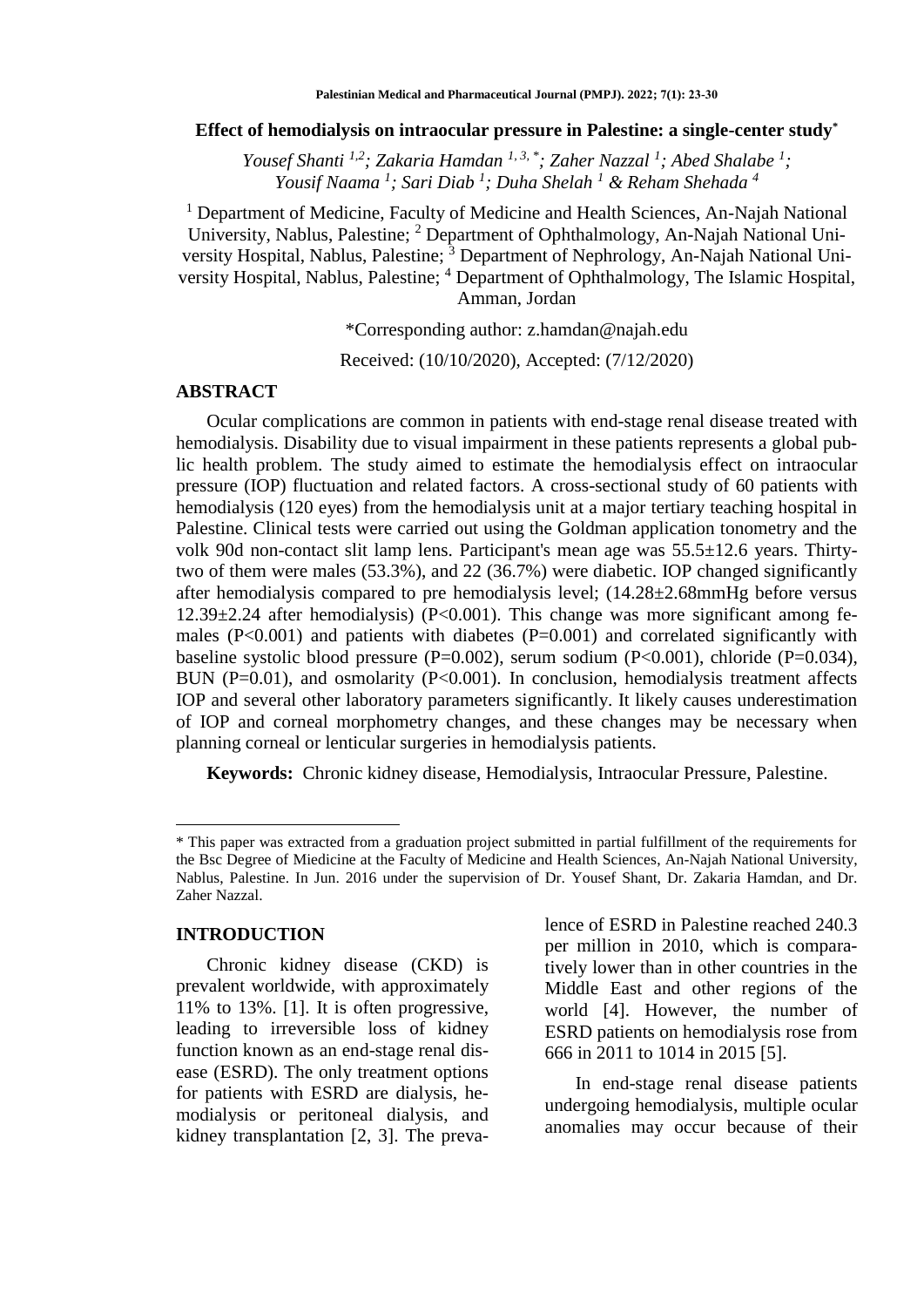uremic condition and dialysis procedure [6, 7]. These abnormalities include the decreased density of corneal endothelium cells, refractive changes, conjunctival calcium deposits, ischemic optic neuropathy, symptoms and signs of ocular surface disease, and intraocular pressure (IOP) changes. Several metabolic parameters, including sodium, potassium, glucose, and blood urea, can fluctuate during hemodialysis. Osmotic changes in the blood, aqueous and vitreous humor, and other extracellular fluids occur from these fluctuations. This puts the patient at a high risk of ocular complications such as IOP changes, band keratopathy, conjunctival, corneal calcium deposits, exudative retinal detachment, and cataract [8].

Increased IOP is a well-known risk factor for glaucoma development and progression [9, 10], as are IOP fluctuations [11]. Various techniques (Goldmann, Perkins, Schiotz, pneumotonometer, air tonometer) measure intraocular pressure. Goldmann applanation tonometry technology is already considered the gold standard in the evaluation of IOPs [12].

The relationship between chronic hemodialysis and IOP has been thoroughly studied in the past. However, the findings of studies previously published tend to be inconsistent [13–15]. This can be attributed to methodological differences, such as different exclusion requirements, other tonometry techniques, and variable sample size. These are likely due to significant technological advancements in the hemodialysis process over the years [16]. Several studies show an increase in IOP during hemodialysis sessions. Other studies have shown the contrary effect, while some studies did not show IOP change during hemodialysis.

Identifying patient-related factors susceptible to significant intra-ocular fluctuations in hemodialysis can help identify patients at high risk of visual ef-

**24 ــــــــــــــــــــــــــــــــــــــــــــــــــــــــــــــــــــــــــــــــــــــــــــــــــــــــــــــــــــــــــــــــــــــــــــــــــــ" Effect of hemodialysis on intraocular pressure in ……"**

fects in the earliest steps. It can help avoid any related visual impacts or disabilities by detecting them.

The purpose of this study was, therefore, to test IOP changes after hemodialysis sessions. The aim is to show the possible correlation between IOP change and baseline systolic blood pressure (SBP), diastolic blood pressure (DBP), body weight, and other laboratory parameters.

# **METHODS**

# *Study Design and population*

This prospective observational correlation study of 60 patients (120 eyes) with ESRD was carried out at a major tertiary teaching hospital dialysis Unit in Palestine between January and March 2017. This unit is the largest dialysis center in the region, with more than 350 patients receiving hemodialysis and peritoneal dialysis therapy.

All patients were on regular hemodialysis (three times weekly, 4 hours per session) from both genders. We excluded patients with an ocular disorder that may interfere with retinal and intraocular pressure measurements, such as active infection, prior eye surgery, or any irregular corneal opacity and glaucoma.

The study was carried out with the Institutional Review Board (IRB) approval of the An-Najah National University. After receiving oral and written information on the study's intent and the potential implications for clinical practice, all patients gave informed oral and written consent to participate in the study.

### *Measurements*

We conducted eye examinations, including Snellen visual acuity, Slit-lamp fundoscopy (Haag-Streit BM 900), and Goldman tonometry applanation (Haag-Streit, AT 900), on both eyes after taking clinical history. IOP measurements were taken within 30 minutes before and after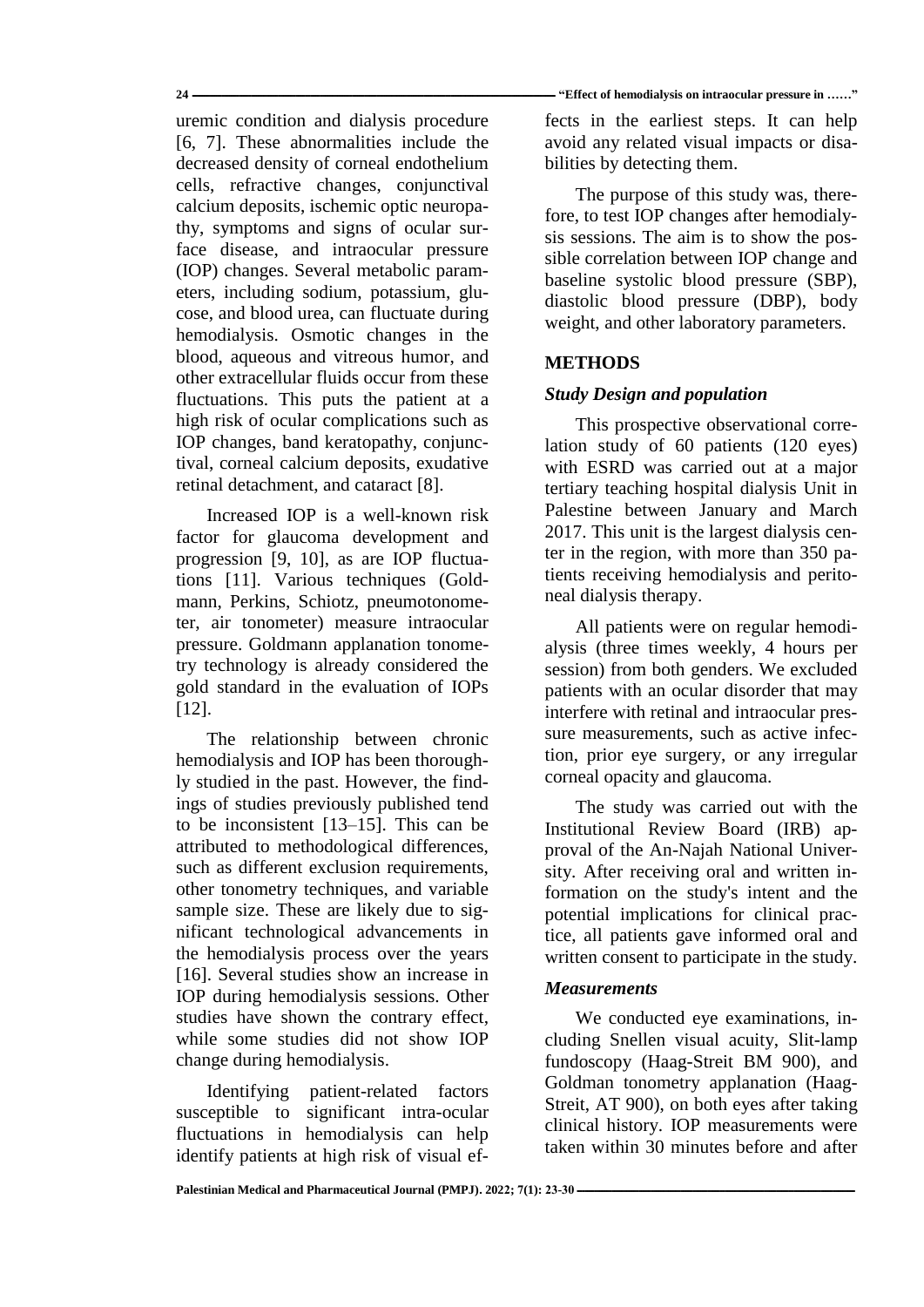#### **Yousef Shanti,** *et al***. ــــــــــــــــــــــــــــــــــــــــــــــــــــــــــــــــــــــــــــــــــــــــــــــــــــــــــــــــــــــــــــــــــــــــــــــــــــــــــــــــــــــــــــــــــــــــــــــــــــــــــــــــــــــــــــــــــ 25**

hemodialysis. Ultrafiltration during dialysis was recorded. Pre-and posthemodialysis blood samples for osmolarity analysis were obtained.

Demographic and clinical information were derived from medical records (age, gender, and hemodialysis period in years and diabetic status) using a data abstraction sheet. Factors affected by hemodialysis include systolic and diastolic and diastolic blood pressure, body weight, hemoglobin, hematocrit, serum sodium, serum potassium, serum chloride, glucose level, Blood Urea Nitrogen (BUN), and albumin, were assessed twice before and after hemodialysis.

The IOP of the patient sitting upright at the slit-lamp microscope was measured (average of two readings) using the same calibrated Goldman applanation tonometer for the entire study duration. One investigator (YS) conducted all the measurements to remove the intra-observer bias. Measures of IOP intradialytic have not been reported. Many studies have shown that IOP changes follow a linear pattern with maximum changes occurring at the end of hemodialysis [17, 18].

#### *Statistical Analysis*

Statistical Package for Social Sciences (SPSS) was used to analyze data. The mean  $\pm$  SD of each parameter for the whole group was calculated. These values were also separately determined in different groups. The data were explored for normality and found to derive from a normal distribution. The paired sample ttest determined the significance of the change in IOP after Hemodialysis. We used an independent t-test to assess IOP change concerning age, sex, and diabetes status. The Pearson coefficient test was used to determine the correlation between IOP change and baseline serum albumin levels, sodium levels, SBP, DBP, weight, potassium, chloride, BUN, and osmolarity. We set the significance level at <0.05.

### **RESULTS**

Sixty patients (120 eyes) participated in this study. The mean age was  $55.5 \pm$ 12.6 years. Thirty-two of the patients were males (53.3%), and 22 (36.7%), 14 males and eight females, were diabetic. Their mean duration of hemodialysis was  $3.9 \pm 3.4$  years. The participants' average body weight was  $77.9 \pm 15.4$  kg, and their mean SBP was  $135 \pm 19.5$  (Table 1).

| <b>Characteristic</b>                   | Number $(\% )$ | $Mean \pm SD$   |
|-----------------------------------------|----------------|-----------------|
| $Age$ (years)                           |                | $55.5 \pm 12.6$ |
| $< 60$ years                            | 34 (56.7%)     |                 |
| $\geq 60$ years                         | 26 (43.3%)     |                 |
| <b>Sex</b>                              |                |                 |
| Male                                    | 32(53.3%)      |                 |
| Female                                  | 28(46.7%)      |                 |
| Diabetes status                         |                |                 |
| Yes                                     | 22 (36.7%)     |                 |
| N <sub>0</sub>                          | 36 (63.3%)     |                 |
| <b>Duration on hemodialysis</b> (years) |                | $3.9 \pm 3.4$   |
| $SBP*$ (mmHg)                           |                | $135 \pm 19.5$  |
| <b>Bodyweight*</b> (kg)                 |                | $77.9 \pm 15.4$ |

**Table** (1): Background and clinical characteristics of the participants (n=60).

*\*Before dialysis, SBP: systolic blood pressure*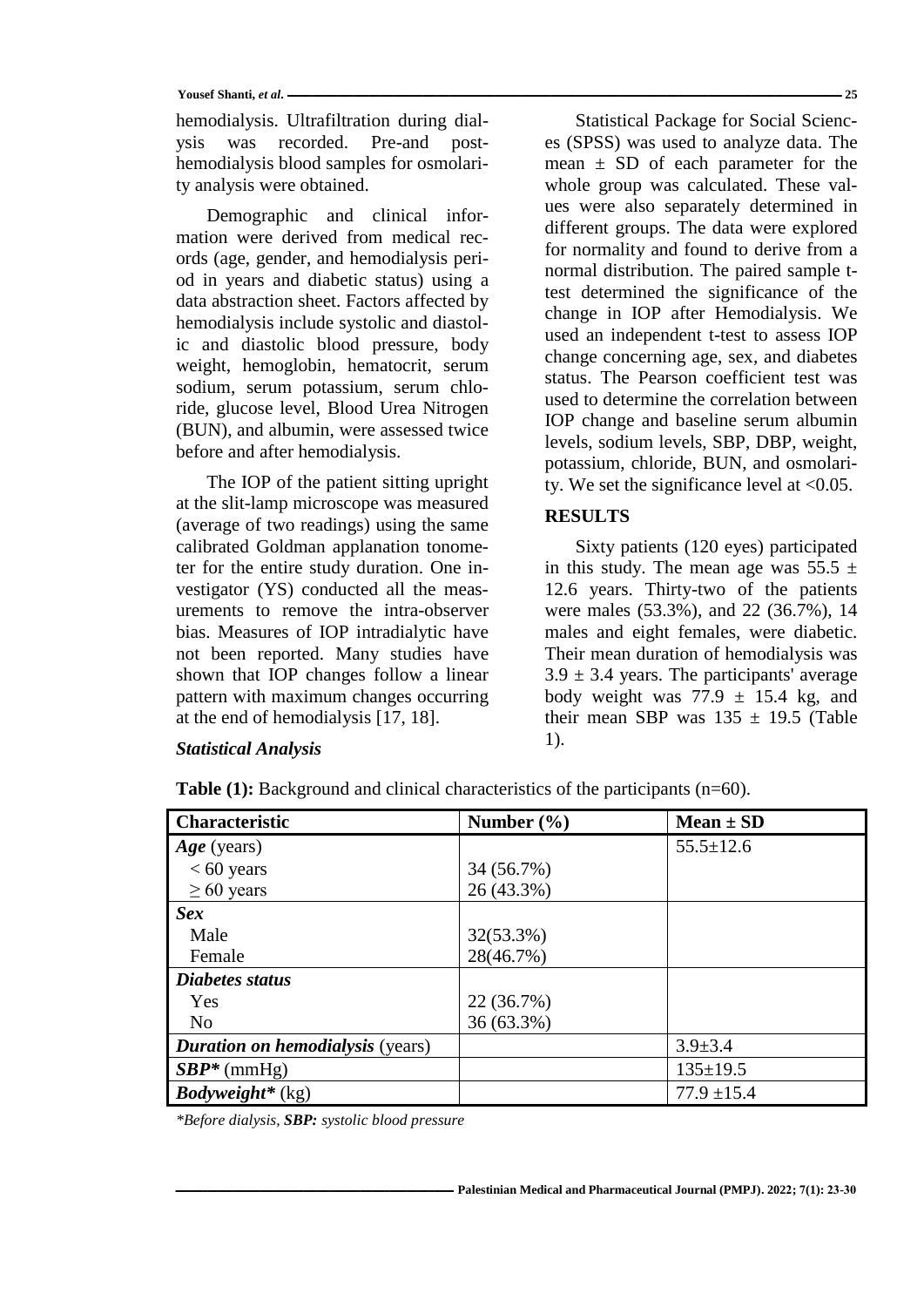Comparing IOP before and after hemodialysis, it was noted that it decreased significantly by  $1.89 \text{ mmHg}$  (P<0.001). While the IOP decreased, its value remained within the normal range (11-21 mmHg). The SBP and DBP significantly decreased by 10.01mmHg and 8.40mmHg (P<0.001). The body weight reduced considerably (P<0.001) after hemodialysis by 2.94Kg and blood glucose and sodium levels increased signifi-

cantly by 14.3 mg/dL (P=0.004) and 4.7 mmol/L (P<0.001) respectively. On the other hand, serum potassium and BUN levels significantly decreased after the hemodialysis session by 1.3mol/L and 32.2mg/dL, respectively (P<0.001), and the albumin levels increased considerably by 0.56g/dL (P<0.001). Serum osmolarity and chloride didn't show significant change after the hemodialysis session  $(P=<0.05)$ .

|                        | <b>Before He-</b> | <b>After Hemo-</b> | <b>Mean difference</b>   | $\frac{6}{9}$ | <b>P</b> - |
|------------------------|-------------------|--------------------|--------------------------|---------------|------------|
| <b>Variables</b>       | modialysis        | dialysis           | $(95\% \text{ CI})$      | change        | value*     |
| IOP, $mmHg$            | $14.28 \pm 2.676$ | $12.4 \pm 2.3$     | $-1.89(-2.41-1.37)$      | 13.2%         | < 0.001    |
| $SBP, \text{mmHg}$     | $135.4 \pm 19.6$  | $125.4 \pm 22.8$   | $-10.1(-13.8 - 6.6)$     | 08.0%         | < 0.001    |
| DBP, $mmHg$            | $78.9 \pm 15.4$   | $70.5 \pm 14.014$  | $-8.40(-11.3 - 5.4)$     | 10.7%         | < 0.001    |
| <b>Body Weight, kg</b> | $77.9 \pm 15.4$   | $75.0 \pm 15.3$    | $-2.94(-3.1 - 2.8)$      | 03.8%         | < 0.001    |
| Glucose, $mg/dL$       | $127.8 \pm 59.2$  | $142.1 \pm 49.$    | 14.3 (0.48-23.8)         | 11.2%         | 0.004      |
| Sodium, mmol/L         | $139.5 \pm 3.5$   | $144.2 \pm 2.3$    | $4.70(4.2 - 5.2)$        | 03.4%         | < 0.001    |
| Potassium, mol/L       | $4.89 \pm 0.89$   | $3.6 \pm 0.42$     | $-1.29(-1.43-1.15)$      | 26.4%         | < 0.001    |
| BUN, mg/dL             | $53.9 \pm 16.9$   | $21.7+9.3$         | $-32.2(-34.2-30.2)$      | 59.7%         | < .001     |
| Albumin, $g/dL$        | $4.1 \pm 2.2$     | $4.7 \pm 2.5$      | $0.56(0.47-067)$         | 13.7%         | < 0.001    |
| Chloride, mmol/L       | $98.3 \pm 4.18$   | $98.6 \pm 3.49$    | $0.25(0.32-0.81)$        | 01.0%         | 0.391      |
| Osmolarity,<br>$mO$ sm | $305.3+9.1$       | $304.0 \pm 4.4$    | $-1.3$ ( $-2.7 - 0.07$ ) | 0.04%         | 0.062      |

**Table (2)**: Effect of hemodialysis on IOP and systematic parameters.

*CI: confidence interval, IOP: intraocular pressure, SBP: systolic blood pressure, DBP: diastolic blood pressure, BUN: blood urea nitrogen*

The correlation between the changes in the IOP and the different measured variables was investigated. No significant difference in IOP between patients ≥60 years of age and patients under 60 years of age. On the other hand, IOP change was more marked among females (P<0.001) and patients with diabetes (P=0.001) (Table 3).

| <b>Characteristic</b> | <b>IOP</b> Mean $(\pm SD)$ | P-value* |
|-----------------------|----------------------------|----------|
| Age                   |                            |          |
| $< 60$ years          | $-2.3 (\pm 2.8)$           | 0.103    |
| $\geq 60$ years       | $-1.4 (\pm 2.9)$           |          |
| <b>Sex</b>            |                            |          |
| Male                  | $-1.0$ ( $\pm 2.8$ )       | < 0.001  |
| Female                | $-2.9$ ( $\pm 2.7$ )       |          |
| Diabetes status       |                            |          |
| Yes                   | $-3.0$ ( $\pm 2.4$ )       |          |
| N <sub>o</sub>        | $-1.3 (\pm 2.9)$           | 0.001    |

**Table (3):** Intraocular pressure change with gender and sex.

*\* Independent t-test*

[Palestinian Medical and Pharmaceutical Journal \(PMPJ\).](https://journals.najah.edu/journal/pmpj/browse-by-issue/)  $2022$ ;  $7(1)$ :  $23-30$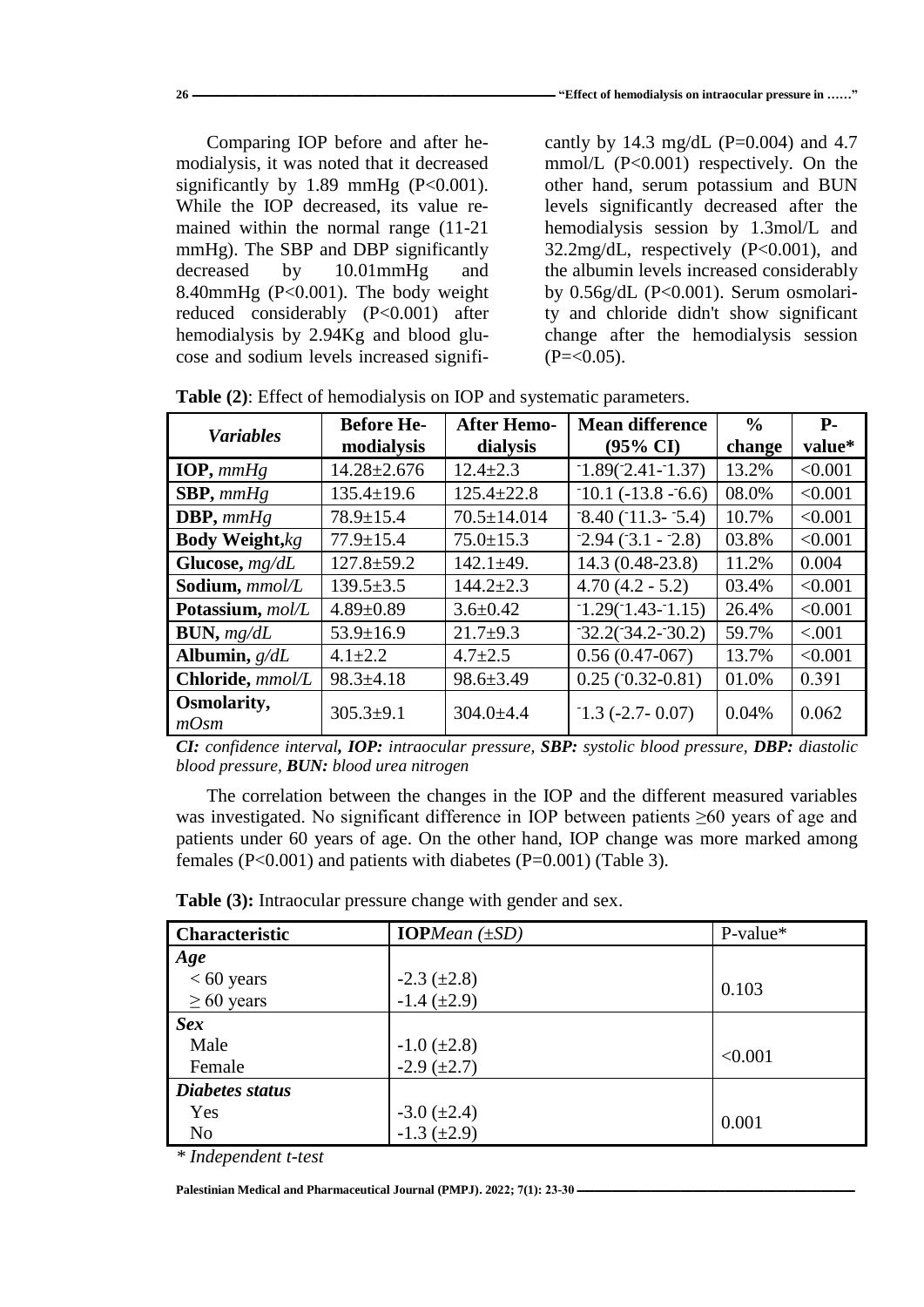The analysis was conducted to assess if hemodialysis-induced IOP changes were correlated with baseline serum albumin levels, sodium levels, SBP, DBP, weight, potassium, chloride, BUN, and osmolarity. Spearman's correlation found that changes in IOP were significantly correlated with baseline in SBP (P=0.002) serum sodium (P<0.001), chloride (P=0.034), BUN (P=0.01), and osmolarity (P<0.001) (Tables 4).

| <b>Table (4):</b> Correlation between changes |  |
|-----------------------------------------------|--|
| in the IOP and other variables.               |  |

|                          | <b>IOP</b> change |         |  |
|--------------------------|-------------------|---------|--|
| <b>Variables</b>         | r                 | $P_{-}$ |  |
|                          |                   | value*  |  |
| <b>Bodyweight</b> , Kg   | 0.117             | 0.203   |  |
| SBP, mmHg                | 0.274             | 0.002   |  |
| DBP, mmHg                | 0.131             | 0.152   |  |
| Serum Sodium,            | $-0.351$          | < 0.001 |  |
| mmol/L                   |                   |         |  |
| Potassium,mmol/L         | $-0.070$          | 0.450   |  |
| Chloride, mmol/L         | $-0.193$          | 0.034   |  |
| BUN, mg/dL               | $-0.235$          | 0.01    |  |
| Glucose, mg/dL           | $-0.086$          | 0.353   |  |
| Albumin, g/dL            | $-0.044$          | 0.635   |  |
| <b>Osmolarity</b> , mOsm | $-0.394$          | < 0.001 |  |

*\* Spearman's test, IOP: intraocular pressure, SBP: systolic blood pressure, DBP: diastolic blood pressure, BUN: blood urea nitrogen*

### **DISCUSSION**

from end-stage renal disease (ESRD),

Intra-ocular pressure is the eye's fluid pressure created by the equilibrium between aqueous humor production and drainage [19]. The study's objective was to examine the impact of hemodialysis on IOP in ESRD patients and address its related risk factors. The study showed a significant decrease in IOP after hemodialysis in 78% of the patients with a mean change of -1.89 mmHg.

The change that occurs in variables after hemodialysis has been expected. The body weight substantially decreased by around 3 kg, reflecting the dialysisremoving fluid that lowers systolic and diastolic blood pressure. The increase in serum sodium levels is due to the dilution effect of excess water in the body before dialysis and the high sodium concentration in the dialysis system. BUN dropped considerably because urea is removed from the body during dialysis. Serum osmolarity has not changed significantly.

Correlation between IOP change and other baseline variables revealed that serum osmolality, serum sodium, serum chloride, and SBP significantly correlated with the IOP change.

Our study's results are supported by findings of other studies, which reported that IOP significantly decreases after the hemodialysis session [13, 20, 21]. Further studies showed the opposite results and claimed that hemodialysis would raise IOP values [22]. Samsudin *et al*. investigated the impact of hemodialysis on IOP and did not find significant change [14]. Nowadays, improved renal dialysis techniques such as high-flux hemodialysis maintain better osmolar balance and prevent a marked IOP elevation. Another explanation that illustrates the IOP decrease is attributed to the change in the SBP, which is significantly correlated with the IOP [23]. Thus, more decline in the SBP will cause the IOP to decrease more.

Fluid removal during the hemodialysis process allows water to be transferred from plasma to the dialysate, leaving behind large proteins such as albumin and globulin as they cannot cross the membrane. As a result, plasma protein concentration increases, and a colloid gradient between plasma and interstitial fluid is formed, so water transfers through capillary endothelia from interstitial and aqueous humor to plasma fluid IOP decreases [24].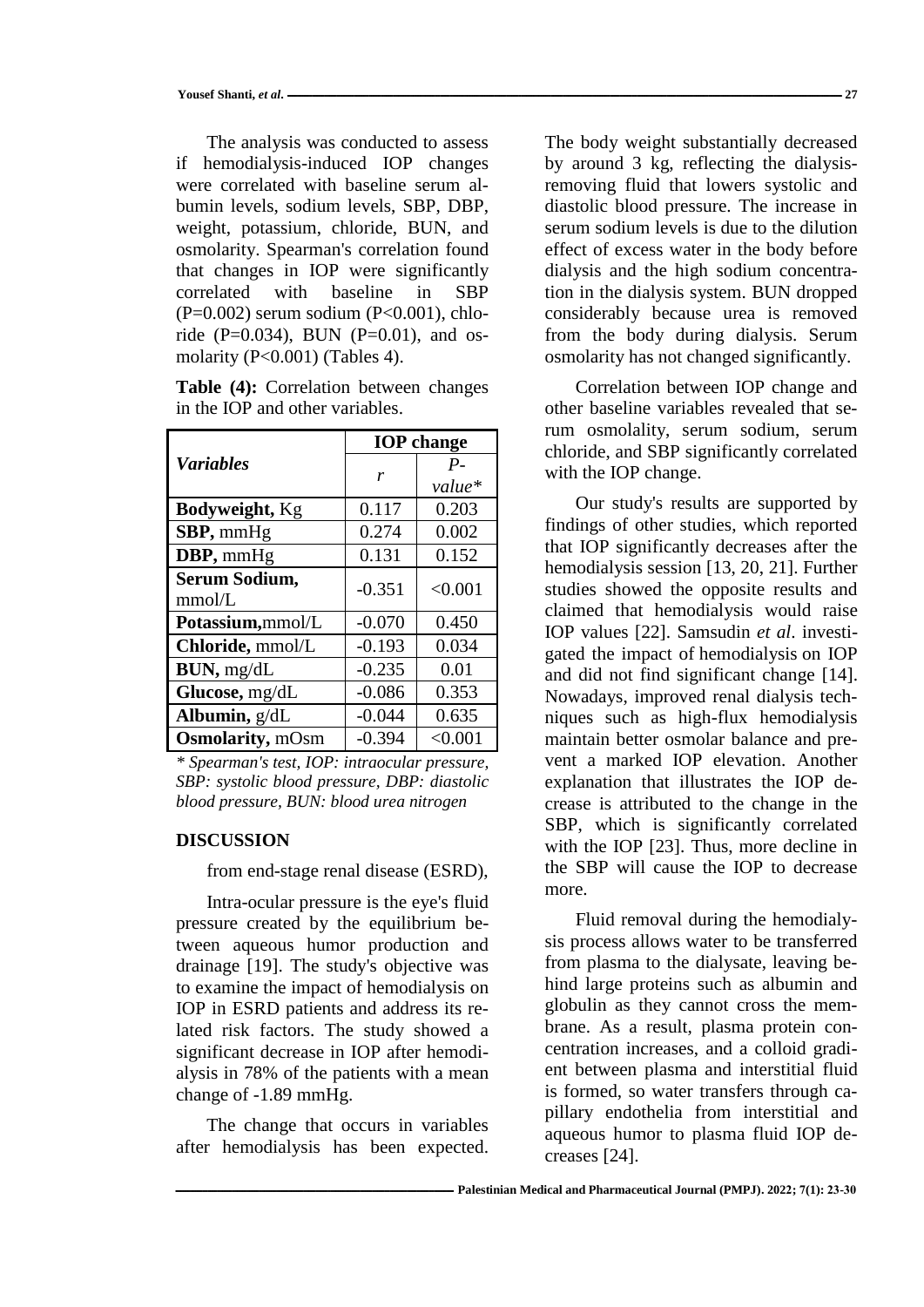Significant associations have been observed in other studies between serum osmolarity and IOP changes during hemodialysis. These studies indicated that ocular fluid difference and plasma osmolarity might cause the IOP to change [16, 25]. In patients with obstructed aqueous outflow, this increased IOP is even more pronounced [26].

This study has some limitations that should be taken into consideration when interpreting its results. The fact that the sample was conveniently selected and included a relatively small sample size and that a single ophthalmologist was performing the patient assessment could limit its generalizability. The anterior chamber, which would have given some outflow facility results, was not evaluated; patients described as having obstructed outflow pathways may have had findings that differed from those of other patients during hemodialysis. Another limitation of the current research is not measuring plasma colloid osmotic pressure, probably the primary mechanism responsible for decreasing IOP. The lack of central corneal thickness assessment is another limitation of the current research, as measured IOPs have been shown to differ based on central corneal thickness. IOP is not a constant value but varies considerably due to a number of factors working over periods ranging from seconds to minutes or hours; some are acting over more extended periods [27]. Regular IOP variations are expected, and countervailing measures are in place to protect the tissues' integrity. However, in the case of abnormal IOP elevations, or where normal counterbalancing mechanisms are defective, damage may be more likely to occur [27].

# *Conclusions and Recommendations*

In conclusion, we observed that hemodialysis treatment affects IOP and several other laboratory parameters significantly. Hemodialysis likely causes

**28 ــــــــــــــــــــــــــــــــــــــــــــــــــــــــــــــــــــــــــــــــــــــــــــــــــــــــــــــــــــــــــــــــــــــــــــــــــــ" Effect of hemodialysis on intraocular pressure in ……"**

underestimation of IOP and corneal morphometry changes, and these changes may be necessary when planning corneal or lenticular surgeries in hemodialysis patients.

Findings from this study showed that while total blood osmolarity decreased after hemodialysis when this change is smaller, osmolarity is still higher and more fluid is transferred to blood with a higher drop in IOP compared to a more significant change. This indicates that osmolarity decreased by higher values, and thus less fluid would transit to blood, leaving IOP at a high level.

Even though hemodialysis decreases the IOP, which reduces the risk of optic nerve damage, it's recommended to follow up with all patients for a routine ophthalmic checkup, especially those patients with DM who is already risky for retinopathy.

# **ACKNOWLEDGMENTS**

We are grateful for the cooperation and support of all the patients who participated in this study and the NNHU Dialysis Unit.

# **COMPETING INTERESTS**

The authors declare that there is no conflict of interest regarding the publication of this paper.

### **REFERENCES**

- 1) Hill NR, Fatoba ST, Oke JL, *et al*. Global Prevalence of Chronic Kidney Disease – A Systematic Review and Meta-Analysis. *PLoS One* 2016; 11: e0158765.
- 2) Grassmann A, Gioberge S, Moeller S, *et al*. End-stage Renal Disease— Global Demographics in 2005 and Observed Trends. *Artif Organs* 2006; 30: 895–897.
- 3) Levin A, Stevens PE, Bilous RW, *et al*. Kidney disease: Improving global outcomes (KDIGO) CKD work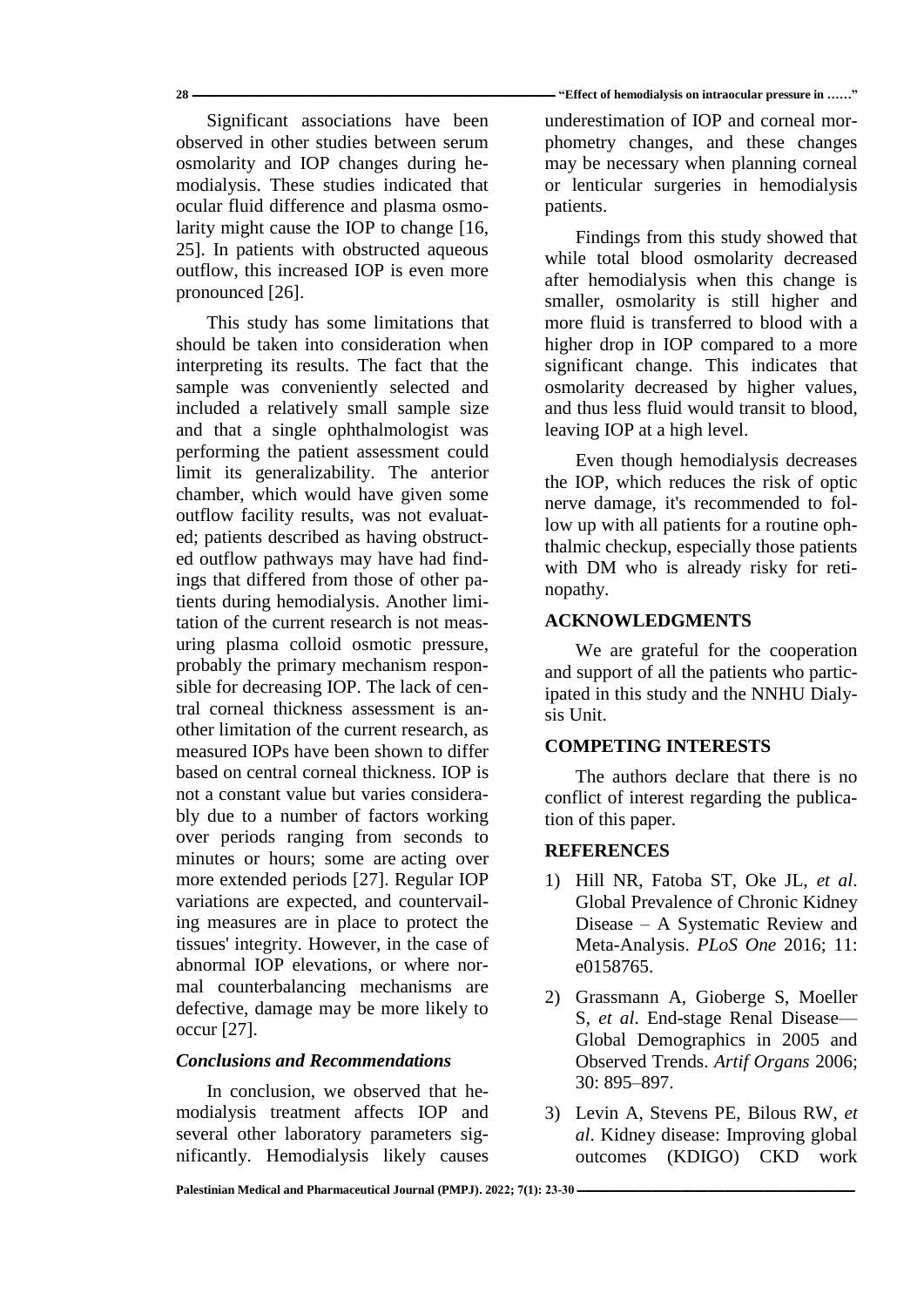group. KDIGO 2012 clinical practice guideline for the evaluation and management of chronic kidney disease. *Kidney Int. Suppl* 2013; 3: 1–150.

- 4) Khader MI, Snouber S, Alkhatib A, *et al*. prevalence of patients with endstage renal disease on dialysis in the West Bank, Palestine. *Saudi J Kidney Dis Transpl*; 24. Epub ahead of print 2013. DOI: 10.4103/1319- 2442.113913.
- 5) Younis M, Jabr S, Al-Khatib A, Forgione D, Hartmann M, Kisa A. A cost analysis of kidney replacement therapy options in Palestine. *Inquiry*. 2015;52.
- 6) Aktaş Z, Ozdek S, Asli Dinç U, *et al*. Alterations in ocular surface and corneal thickness in relation to metabolic control in patients with chronic renal failure. *Nephrology (Carlton)* 2007; 12: 380–385.
- 7) Evans RD, Rosner M. Ocular abnormalities associated with advanced kidney disease and hemodialysis. *Semin Dial* 2005; 18: 252–257.
- 8) Kallenbach J. *Review of Hemodialysis for Nurses and Dialysis Personnel - 10th Edition*. 9th ed. St. Louis, Missouri : Elsevier/Mosby.
- 9) Bengtsson B, Leske MC, Hyman L, *et al*. Fluctuation of intraocular pressure and glaucoma progression in the early manifest glaucoma trial. *Ophthalmology* 2007; 114: 205–209.
- 10) Gordon MO, Beiser JA, Brandt JD, *et al*. The Ocular Hypertension Treatment Study: baseline factors that predict the onset of primary open-angle glaucoma. *Arch Ophthalmol (Chicago, Ill 1960)* 2002; 120: 714–730.
- 11) Leidl MC, Choi CJ, Syed ZA, *et al*.

Intraocular pressure fluctuation and glaucoma progression: what do we know? *Br J Ophthalmol* 2014; 98: 1315–1319.

- 12) Barleon L, Hoffmann EM, Berres M, *et al*. Comparison of dynamic contour tonometry and goldmann applanation tonometry in glaucoma patients and healthy subjects. *Am J Ophthalmol* 2006; 142: 583–590.
- 13) Smadi I, Dassan S, Akash N. The effect of hemodialysis on colloid osmotic pressure and intraocular pressure. *J Res Med Sci*. 2002;9:27– 29.
- 14) Samsudin A, Mimiwati Z, Soong T, *et al*. effect of haemodialysis on intraocular pressure. *Eye* 2010; 24: 70–73.
- 15) Doshiro A, Ban Y, Kobayashi L, *et al*. Intraocular pressure change during hemodialysis. *Am J Ophthalmol* 2006; 142: 337–339.
- 16) Levy J, Tovbin D, Lifshitz T, *et al*. Intraocular pressure during haemodialysis: a review. *Eye* 2005; 19: 1249–1256.
- 17) Choong YF, Menage M. Symptomatic acute raised IOP following haemodialysis in a patient with end stage renal failure. *Br J Ophthalmol* 1998; 82: 1339 LP – 1339.
- 18) Masuda H, Shibuya Y, Ohira A. Markedly increased unilateral intraocular pressure during hemodialysis in a patient with ipsilateral exfoliative glaucoma. *Am J Ophthalmol* 2000; 129: 534–536.
- 19) Shahidullah M, Al-Malki WH, Delamere NA. Mechanism of aqueous humor secretion, its regulation and relevance to glaucoma. In: Rumelt S, ed. Glaucoma-Basic and Clinical Concepts. London, UK: IntechOpen;

**ـــــــــــــــــــــــــــــــــــــــــــــــــــــــــــــــــــــــــــــــــــــــــــــــــــــــــــــــــ [Palestinian Medical and Pharmaceutical Journal \(PMPJ\).](https://journals.najah.edu/journal/pmpj/browse-by-issue/) 2022; 7(1): 23-30**